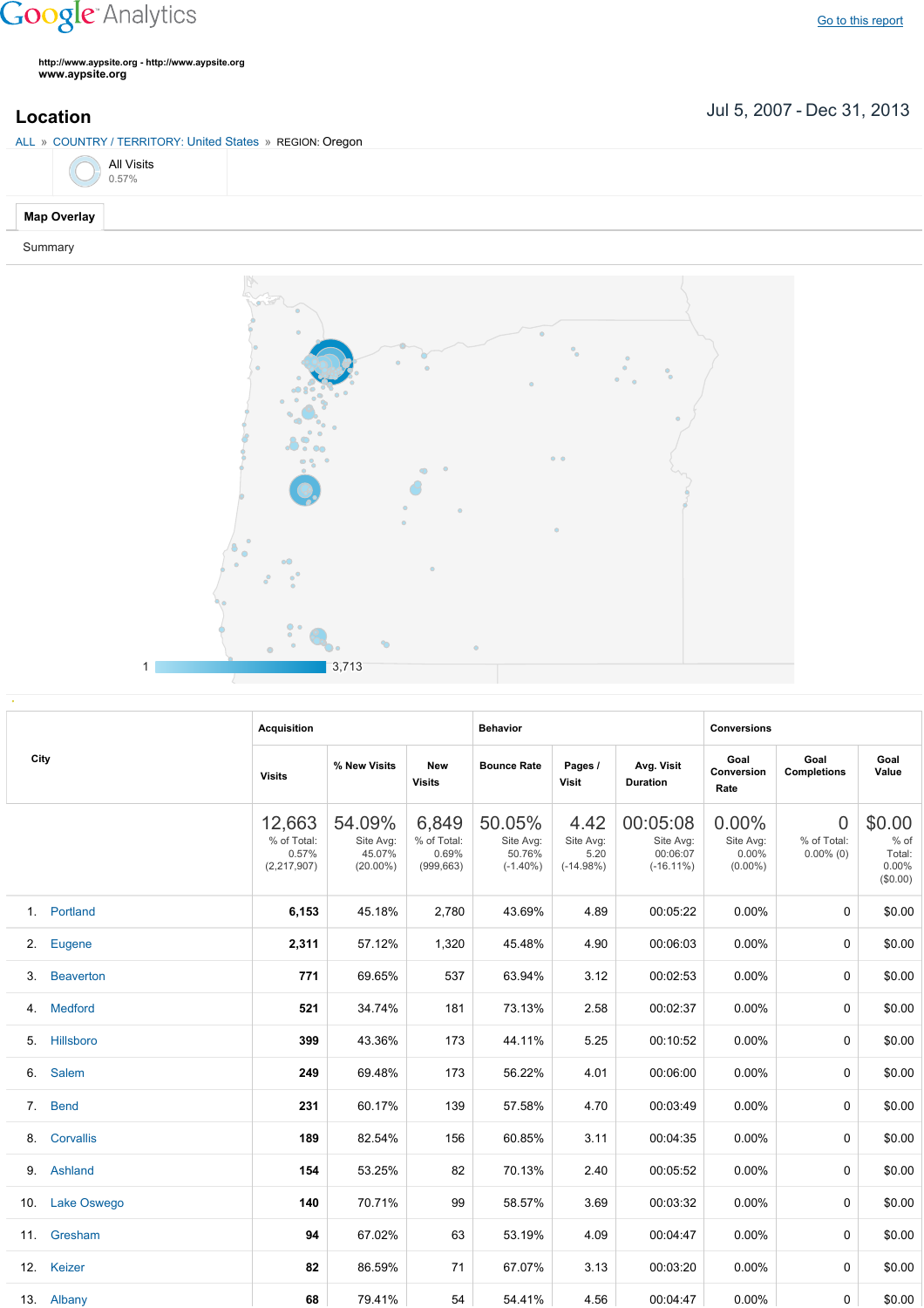|     | 14. Tualatin         | 68 | 75.00%  | 51             | 69.12% | 3.03 | 00:01:50 | $0.00\%$ | $\mathbf 0$ | \$0.00 |
|-----|----------------------|----|---------|----------------|--------|------|----------|----------|-------------|--------|
|     | 15. Hood River       | 63 | 85.71%  | 54             | 61.90% | 2.14 | 00:01:57 | $0.00\%$ | 0           | \$0.00 |
|     | 16. Coos Bay         | 62 | 72.58%  | 45             | 58.06% | 4.60 | 00:04:00 | $0.00\%$ | 0           | \$0.00 |
|     | 17. Grants Pass      | 52 | 73.08%  | 38             | 67.31% | 2.12 | 00:01:55 | $0.00\%$ | 0           | \$0.00 |
|     | 18. Canby            | 51 | 90.20%  | 46             | 41.18% | 7.31 | 00:09:58 | $0.00\%$ | 0           | \$0.00 |
|     | 19. Talent           | 43 | 72.09%  | 31             | 67.44% | 2.12 | 00:02:54 | $0.00\%$ | 0           | \$0.00 |
|     | 20. Clackamas        | 42 | 78.57%  | 33             | 64.29% | 3.26 | 00:03:53 | 0.00%    | 0           | \$0.00 |
|     | 21. Lebanon          | 41 | 82.93%  | 34             | 39.02% | 5.46 | 00:02:56 | $0.00\%$ | 0           | \$0.00 |
|     | 22. Newberg          | 39 | 64.10%  | 25             | 56.41% | 3.90 | 00:05:01 | $0.00\%$ | 0           | \$0.00 |
|     | 23. West Linn        | 39 | 76.92%  | 30             | 69.23% | 1.85 | 00:02:11 | 0.00%    | 0           | \$0.00 |
|     | 24. Central Point    | 31 | 83.87%  | 26             | 74.19% | 2.00 | 00:02:29 | $0.00\%$ | 0           | \$0.00 |
|     | 25. Tigard           | 31 | 25.81%  | 8              | 70.97% | 4.71 | 00:05:59 | $0.00\%$ | 0           | \$0.00 |
|     | 26. Marylhurst       | 30 | 80.00%  | 24             | 70.00% | 2.47 | 00:01:29 | $0.00\%$ | 0           | \$0.00 |
|     | 27. Roseburg         | 30 | 90.00%  | 27             | 83.33% | 1.23 | 00:00:35 | $0.00\%$ | 0           | \$0.00 |
|     | 28. Troutdale        | 29 | 75.86%  | 22             | 48.28% | 3.93 | 00:02:38 | $0.00\%$ | 0           | \$0.00 |
|     | 29. McMinnville      | 28 | 78.57%  | 22             | 57.14% | 2.14 | 00:02:08 | $0.00\%$ | 0           | \$0.00 |
|     | 30. Washington       | 27 | 88.89%  | 24             | 81.48% | 2.19 | 00:02:02 | $0.00\%$ | 0           | \$0.00 |
|     | 31. Klamath Falls    | 26 | 96.15%  | 25             | 73.08% | 2.19 | 00:02:40 | $0.00\%$ | 0           | \$0.00 |
|     | 32. Redmond          | 26 | 57.69%  | 15             | 38.46% | 6.23 | 00:02:45 | 0.00%    | 0           | \$0.00 |
|     | 33. Newport          | 20 | 70.00%  | 14             | 70.00% | 2.30 | 00:03:28 | $0.00\%$ | 0           | \$0.00 |
|     | 34. Oregon City      | 20 | 95.00%  | 19             | 80.00% | 1.90 | 00:01:55 | 0.00%    | 0           | \$0.00 |
| 35. | Wilsonville          | 20 | 85.00%  | 17             | 50.00% | 2.90 | 00:03:22 | $0.00\%$ | 0           | \$0.00 |
| 36. | Independence         | 19 | 78.95%  | 15             | 73.68% | 3.74 | 00:00:56 | $0.00\%$ | 0           | \$0.00 |
|     | 37. The Dalles       | 18 | 77.78%  | 14             | 77.78% | 1.67 | 00:03:22 | 0.00%    | 0           | \$0.00 |
| 38. | <b>Cave Junction</b> | 16 | 62.50%  | 10             | 75.00% | 2.25 | 00:01:30 | $0.00\%$ | 0           | \$0.00 |
|     | 39. Gold Beach       | 16 | 56.25%  | 9              | 50.00% | 4.56 | 00:04:06 | $0.00\%$ | 0           | \$0.00 |
| 40. | <b>Mount Angel</b>   | 15 | 100.00% | 15             | 73.33% | 3.73 | 00:02:18 | $0.00\%$ | 0           | \$0.00 |
|     | 41. Sherwood         | 15 | 93.33%  | 14             | 86.67% | 1.93 | 00:00:37 | $0.00\%$ | 0           | \$0.00 |
| 42. | <b>Brookings</b>     | 14 | 100.00% | 14             | 35.71% | 4.36 | 00:06:40 | $0.00\%$ | 0           | \$0.00 |
|     | 43. Woodburn         | 14 | 92.86%  | 13             | 85.71% | 1.21 | 00:00:38 | $0.00\%$ | 0           | \$0.00 |
| 44. | <b>Lincoln City</b>  | 13 | 61.54%  | 8              | 46.15% | 5.31 | 00:10:08 | $0.00\%$ | 0           | \$0.00 |
|     | 45. Philomath        | 13 | 30.77%  | 4              | 61.54% | 2.31 | 00:03:04 | $0.00\%$ | 0           | \$0.00 |
| 46. | Silverton            | 12 | 100.00% | 12             | 66.67% | 4.08 | 00:04:10 | $0.00\%$ | 0           | \$0.00 |
| 47. | Jefferson            | 11 | 72.73%  | 8              | 36.36% | 5.82 | 00:16:56 | $0.00\%$ | 0           | \$0.00 |
| 48. | <b>Bandon</b>        | 9  | 100.00% | 9              | 55.56% | 4.78 | 00:04:17 | $0.00\%$ | 0           | \$0.00 |
| 49. | <b>Dallas</b>        | 9  | 77.78%  | $\overline{7}$ | 66.67% | 2.33 | 00:00:57 | $0.00\%$ | 0           | \$0.00 |
|     | 50. Fairview         | 9  | 88.89%  | 8              | 55.56% | 4.22 | 00:12:08 | $0.00\%$ | 0           | \$0.00 |
|     | 51. Forest Grove     | 9  | 100.00% | 9              | 77.78% | 1.22 | 00:00:04 | $0.00\%$ | 0           | \$0.00 |
|     | 52. Pendleton        | 9  | 77.78%  | 7              | 66.67% | 1.67 | 00:01:43 | $0.00\%$ | 0           | \$0.00 |
|     | 53. Tangent          | 9  | 77.78%  | $\overline{7}$ | 55.56% | 3.56 | 00:02:18 | $0.00\%$ | 0           | \$0.00 |
|     |                      |    |         |                |        |      |          |          |             |        |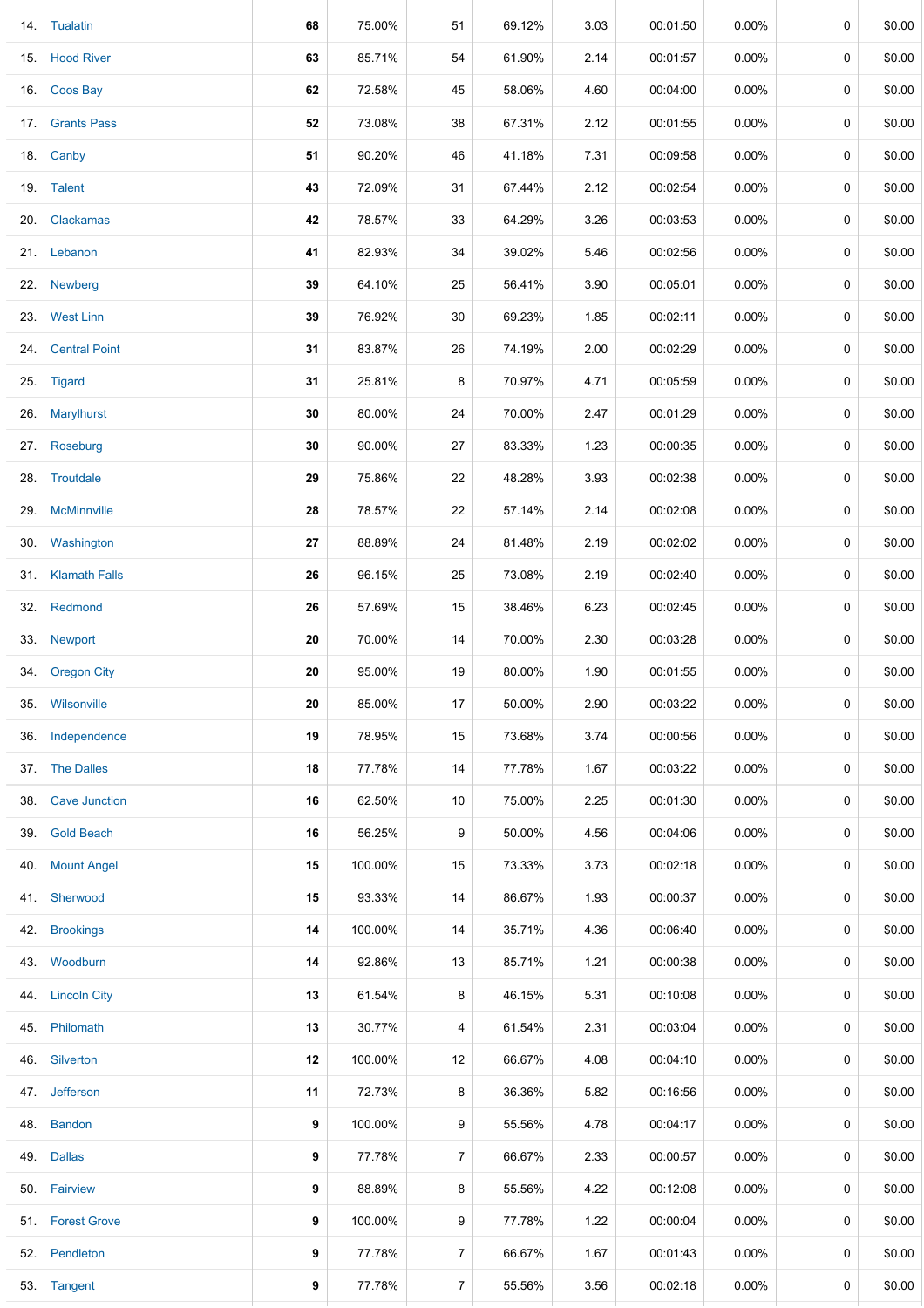|     | 54. Tillamook    | 9              | 77.78%  | 7              | 66.67%  | 1.56            | 00:02:35        | $0.00\%$ | 0 | \$0.00 |
|-----|------------------|----------------|---------|----------------|---------|-----------------|-----------------|----------|---|--------|
|     | 55. Astoria      | 8              | 87.50%  | $\overline{7}$ | 62.50%  | 5.12            | 00:13:07        | $0.00\%$ | 0 | \$0.00 |
|     | 56. Aumsville    | 8              | 87.50%  | $\overline{7}$ | 50.00%  | 3.50            | 00:02:55        | $0.00\%$ | 0 | \$0.00 |
|     | 57. La Pine      | 8              | 75.00%  | 6              | 62.50%  | 1.50            | 00:00:42        | $0.00\%$ | 0 | \$0.00 |
|     | 58. Port Orford  | 8              | 100.00% | 8              | 37.50%  | 5.88            | 00:06:50        | $0.00\%$ | 0 | \$0.00 |
| 59. | Gladstone        | 7              | 57.14%  | 4              | 42.86%  | 4.00            | 00:04:10        | $0.00\%$ | 0 | \$0.00 |
|     | 60. Jacksonville | $\overline{7}$ | 57.14%  | 4              | 28.57%  | 4.14            | 00:03:44        | $0.00\%$ | 0 | \$0.00 |
|     | 61. La Grande    | 7              | 85.71%  | 6              | 71.43%  | 3.00            | 00:06:39        | $0.00\%$ | 0 | \$0.00 |
|     | 62. Molalla      | $\overline{7}$ | 100.00% | $\overline{7}$ | 85.71%  | 1.14            | 00:00:24        | $0.00\%$ | 0 | \$0.00 |
|     | 63. Milwaukie    | 7              | 100.00% | 7              | 71.43%  | 1.86            | 00:02:44        | $0.00\%$ | 0 | \$0.00 |
|     | 64. Boring       | 6              | 83.33%  | 5              | 50.00%  | 3.00            | 00:01:44        | $0.00\%$ | 0 | \$0.00 |
|     | 65. Cornelius    | 6              | 50.00%  | 3              | 33.33%  | 7.17            | 00:06:04        | $0.00\%$ | 0 | \$0.00 |
|     | 66. Creswell     | 6              | 100.00% | 6              | 66.67%  | 1.83            | 00:00:31        | $0.00\%$ | 0 | \$0.00 |
|     | 67. Estacada     | 6              | 33.33%  | 2              | 100.00% | 1.00            | 00:00:00        | $0.00\%$ | 0 | \$0.00 |
|     | 68. Florence     | 6              | 50.00%  | 3              | 66.67%  | 8.50            | 00:05:22        | $0.00\%$ | 0 | \$0.00 |
|     | 69. North Bend   | 6              | 100.00% | 6              | 66.67%  | 1.33            | 00:00:12        | 0.00%    | 0 | \$0.00 |
|     | 70. Sandy        | 6              | 100.00% | 6              | 100.00% | 1.00            | 00:00:00        | $0.00\%$ | 0 | \$0.00 |
|     | 71. Seaside      | 6              | 66.67%  | 4              | 66.67%  | 3.17            | 00:02:10        | $0.00\%$ | 0 | \$0.00 |
|     | 72. Springfield  | 6              | 100.00% | 6              | 83.33%  | 4.17            | 00:03:50        | $0.00\%$ | 0 | \$0.00 |
|     | 73. Stayton      | 6              | 100.00% | 6              | 100.00% | 1.00            | 00:00:00        | $0.00\%$ | 0 | \$0.00 |
|     | 74. Hermiston    | 5              | 80.00%  | 4              | 80.00%  | 1.20            | 00:00:13        | $0.00\%$ | 0 | \$0.00 |
|     | 75. Prineville   | 5              | 100.00% | 5              | 80.00%  | 1.20            | 00:00:03        | 0.00%    | 0 | \$0.00 |
|     | 76. St. Paul     | 5              | 40.00%  | $\overline{c}$ | 60.00%  | 1.40            | 00:03:57        | $0.00\%$ | 0 | \$0.00 |
|     | 77. Aurora       | 4              | 100.00% | 4              | 75.00%  | 4.50            | 00:03:08        | $0.00\%$ | 0 | \$0.00 |
|     | 78. Brownsville  | 4              | 100.00% | 4              | 50.00%  | 2.00            | 00:01:39        | $0.00\%$ | 0 | \$0.00 |
|     | 79. Phoenix      | 4              | 100.00% | 4              | 100.00% | 1.00            | 00:00:00        | $0.00\%$ | 0 | \$0.00 |
|     | 80. Oatfield     | 4              | 50.00%  | 2              | 25.00%  | 6.00            | 00:06:22        | $0.00\%$ | 0 | \$0.00 |
|     | 81. Cannon Beach | 3              | 66.67%  | $\overline{2}$ | 66.67%  | 6.67            | 00:31:01        | $0.00\%$ | 0 | \$0.00 |
|     | 82. Enterprise   | 3              | 100.00% | 3              | 33.33%  | 4.00            | 00:02:39        | $0.00\%$ | 0 | \$0.00 |
|     | 83. Gervais      | 3              | 66.67%  | $\overline{c}$ | 33.33%  | 5.67            | 00:08:52        | $0.00\%$ | 0 | \$0.00 |
|     | 84. Seal Rock    | 3              | 100.00% | 3              | 100.00% | 1.00            | 00:00:00        | $0.00\%$ | 0 | \$0.00 |
|     | 85. Wheeler      | 3              | 33.33%  | $\mathbf{1}$   | 100.00% | 1.00            | 00:00:00        | $0.00\%$ | 0 | \$0.00 |
|     | 86. (not set)    | 2              | 100.00% | 2              | 100.00% | 1.00            | 00:00:00        | $0.00\%$ | 0 | \$0.00 |
|     | 87. Brothers     | $\mathbf{2}$   | 100.00% | $\overline{c}$ | 50.00%  | 3.00            | 00:01:49        | $0.00\%$ | 0 | \$0.00 |
|     | 88. Camas Valley | 2              | 100.00% | $\overline{2}$ | 50.00%  | 1.50            | 00:00:53        | $0.00\%$ | 0 | \$0.00 |
|     | 89. Corbett      | $\mathbf{2}$   | 50.00%  | $\mathbf{1}$   | 100.00% | 1.00            | 00:00:00        | $0.00\%$ | 0 | \$0.00 |
|     | 90. Dayton       | $\mathbf{2}$   | 100.00% | $\overline{2}$ | 50.00%  | 3.00            | 00:07:55        | $0.00\%$ | 0 | \$0.00 |
|     | 91. Dufur        | 2              | 100.00% | 2              | 100.00% | 1.00            | 00:00:00        | 0.00%    | 0 | \$0.00 |
|     | 92. Halsey       | 2              | 100.00% | 2              | 100.00% | 1.00            | 00:00:00        | $0.00\%$ | 0 | \$0.00 |
|     | 93. Harrisburg   | 2              | 100.00% | 2              | 100.00% | 1.00            | 00:00:00        | $0.00\%$ | 0 | \$0.00 |
| QΔ  | <b>Inhn Dav</b>  | $\mathbf{z}$   | 100 00% | $\mathcal{P}$  | 100 00% | $1 \cap \Omega$ | <b>UU-UU-UU</b> | በ በበ%    | U | ደበ በበ  |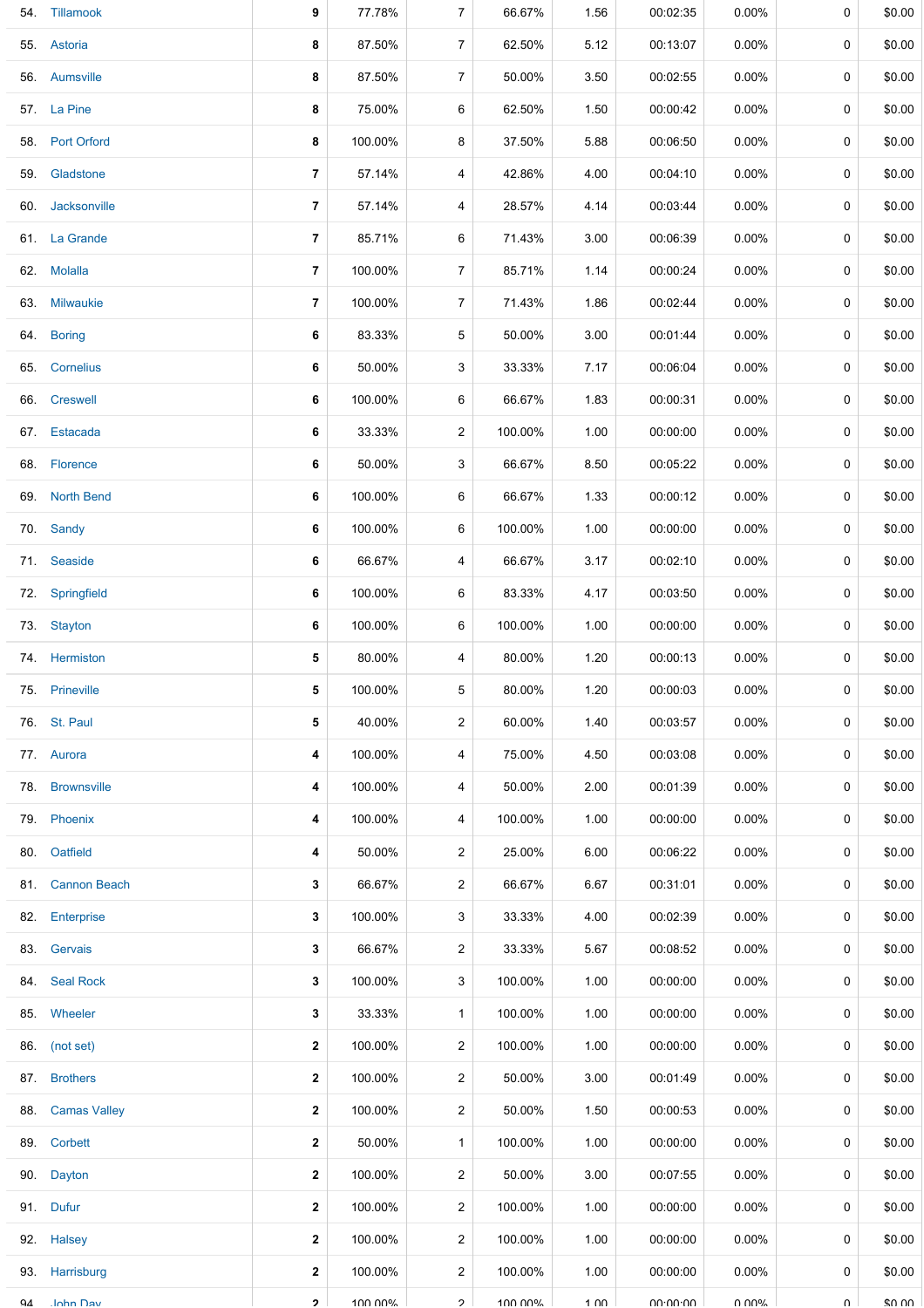|      | 95. Lakeview             | $\mathbf{2}$ | 100.00%  | $\overline{2}$ | 50.00%   | 2.00  | 00:00:25 | 0.00%    | $\mathbf 0$ | \$0.00 |
|------|--------------------------|--------------|----------|----------------|----------|-------|----------|----------|-------------|--------|
|      | 96. Murphy               | $\mathbf{2}$ | 100.00%  | $\overline{a}$ | 100.00%  | 1.00  | 00:00:00 | $0.00\%$ | 0           | \$0.00 |
|      | 97. Myrtle Creek         | $\mathbf{2}$ | 100.00%  | $\overline{2}$ | 100.00%  | 1.00  | 00:00:00 | 0.00%    | 0           | \$0.00 |
| 98.  | <b>North Plains</b>      | $\mathbf{2}$ | 50.00%   | $\mathbf{1}$   | 100.00%  | 1.00  | 00:00:00 | 0.00%    | 0           | \$0.00 |
|      | 99. Scappoose            | 2            | 100.00%  | $\overline{2}$ | 100.00%  | 1.00  | 00:00:00 | 0.00%    | 0           | \$0.00 |
|      | 100. Scio                | $\mathbf{2}$ | 100.00%  | $\overline{a}$ | 100.00%  | 1.00  | 00:00:00 | $0.00\%$ | 0           | \$0.00 |
|      | 101. Sheridan            | $\mathbf{2}$ | 100.00%  | $\overline{2}$ | 50.00%   | 3.00  | 00:11:30 | $0.00\%$ | 0           | \$0.00 |
|      | 102. Saint Benedict      | $\mathbf{2}$ | 100.00%  | $\overline{a}$ | 100.00%  | 1.00  | 00:00:00 | $0.00\%$ | 0           | \$0.00 |
|      | 103. Vernonia            | $\mathbf{2}$ | 0.00%    | 0              | 50.00%   | 1.50  | 00:04:03 | $0.00\%$ | 0           | \$0.00 |
|      | 104. Williams            | 2            | 100.00%  | $\overline{2}$ | 0.00%    | 2.50  | 00:15:46 | $0.00\%$ | 0           | \$0.00 |
|      | 105. Waldport            | $\mathbf{2}$ | 50.00%   | $\mathbf{1}$   | 100.00%  | 1.00  | 00:00:00 | 0.00%    | 0           | \$0.00 |
|      | 106. Amity               | 1            | 100.00%  | $\mathbf{1}$   | 0.00%    | 2.00  | 00:00:08 | 0.00%    | 0           | \$0.00 |
|      | 107. Burns               | 1            | 100.00%  | $\mathbf{1}$   | 100.00%  | 1.00  | 00:00:00 | 0.00%    | 0           | \$0.00 |
|      | 108. Canyonville         | 1            | 100.00%  | $\mathbf{1}$   | 100.00%  | 1.00  | 00:00:00 | $0.00\%$ | 0           | \$0.00 |
|      | 109. Clatskanie          | 1            | 100.00%  | $\mathbf{1}$   | 100.00%  | 1.00  | 00:00:00 | 0.00%    | 0           | \$0.00 |
|      | 110. Colton              | 1            | 100.00%  | $\mathbf{1}$   | 0.00%    | 9.00  | 00:11:40 | 0.00%    | 0           | \$0.00 |
|      | 111. Coquille            | 1            | 100.00%  | $\mathbf{1}$   | 100.00%  | 1.00  | 00:00:00 | 0.00%    | 0           | \$0.00 |
|      | <b>112. Cove</b>         | 1            | 100.00%  | $\mathbf{1}$   | 100.00%  | 1.00  | 00:00:00 | 0.00%    | 0           | \$0.00 |
|      | 113. Depoe Bay           | 1            | 100.00%  | $\mathbf{1}$   | $0.00\%$ | 5.00  | 00:05:27 | 0.00%    | 0           | \$0.00 |
|      | 114. Dundee              | 1.           | $0.00\%$ | 0              | 100.00%  | 1.00  | 00:00:00 | 0.00%    | 0           | \$0.00 |
|      | 115. Eagle Creek         | 1            | 100.00%  | $\mathbf{1}$   | 0.00%    | 2.00  | 00:00:44 | 0.00%    | 0           | \$0.00 |
|      | 116. Elgin               | 1.           | 100.00%  | 1              | 100.00%  | 1.00  | 00:00:00 | $0.00\%$ | 0           | \$0.00 |
|      | 117. Halfway             | 1            | 100.00%  | $\mathbf{1}$   | 100.00%  | 1.00  | 00:00:00 | $0.00\%$ | $\mathbf 0$ | \$0.00 |
|      | 118. Heppner             | 1            | 100.00%  | $\mathbf{1}$   | 0.00%    | 6.00  | 00:03:13 | $0.00\%$ | 0           | \$0.00 |
|      | 119. Imbler              | 1            | 100.00%  | $\mathbf{1}$   | $0.00\%$ | 4.00  | 00:08:22 | 0.00%    | 0           | \$0.00 |
|      | 120. Joseph              | 1            | 100.00%  | $\mathbf{1}$   | 100.00%  | 1.00  | 00:00:00 | $0.00\%$ | 0           | \$0.00 |
|      | 121. Lane                | 1            | 0.00%    | 0              | 100.00%  | 1.00  | 00:00:00 | 0.00%    | 0           | \$0.00 |
|      | 122. Lyons               | $\mathbf 1$  | 100.00%  | $\mathbf{1}$   | $0.00\%$ | 5.00  | 00:19:41 | $0.00\%$ | 0           | \$0.00 |
|      | 123. Mount Hood Parkdale | 1            | 100.00%  | $\mathbf{1}$   | 100.00%  | 1.00  | 00:00:00 | 0.00%    | 0           | \$0.00 |
|      | 124. Mount Vernon        | 1            | 100.00%  | $\mathbf{1}$   | 0.00%    | 7.00  | 00:03:37 | $0.00\%$ | 0           | \$0.00 |
|      | 125. Nyssa               | 1            | 100.00%  | $\mathbf{1}$   | 100.00%  | 1.00  | 00:00:00 | $0.00\%$ | 0           | \$0.00 |
|      | 126. Ontario             | 1            | 100.00%  | $\mathbf{1}$   | 0.00%    | 2.00  | 00:08:20 | 0.00%    | 0           | \$0.00 |
|      | 127. Pleasant Hill       | 1            | $0.00\%$ | 0              | 0.00%    | 3.00  | 00:03:31 | 0.00%    | 0           | \$0.00 |
| 128. | <b>Rogue River</b>       | 1            | $0.00\%$ | 0              | 0.00%    | 10.00 | 00:07:51 | $0.00\%$ | 0           | \$0.00 |
|      | 129. Silver Lake         | 1            | 100.00%  | $\mathbf{1}$   | 100.00%  | 1.00  | 00:00:00 | 0.00%    | 0           | \$0.00 |
|      | 130. Sweet Home          | 1            | 100.00%  | $\mathbf{1}$   | 100.00%  | 1.00  | 00:00:00 | 0.00%    | 0           | \$0.00 |
|      | 131. Yachats             | 1            | 100.00%  | 1              | $0.00\%$ | 4.00  | 00:28:08 | $0.00\%$ | 0           | \$0.00 |
|      | 132. Yamhill             | 1            | 100.00%  | $\mathbf{1}$   | 100.00%  | 1.00  | 00:00:00 | $0.00\%$ | 0           | \$0.00 |
|      | 133. Aloha               | 1            | 100.00%  | $\mathbf{1}$   | 0.00%    | 2.00  | 00:00:29 | $0.00\%$ | 0           | \$0.00 |
|      | 134. Happy Valley        | 1            | 100.00%  | $\mathbf{1}$   | 100.00%  | 1.00  | 00:00:00 | $0.00\%$ | 0           | \$0.00 |

94. John Day **2** 100.00% 2 100.00% 1.00 00:00:00 0.00% 0 \$0.00